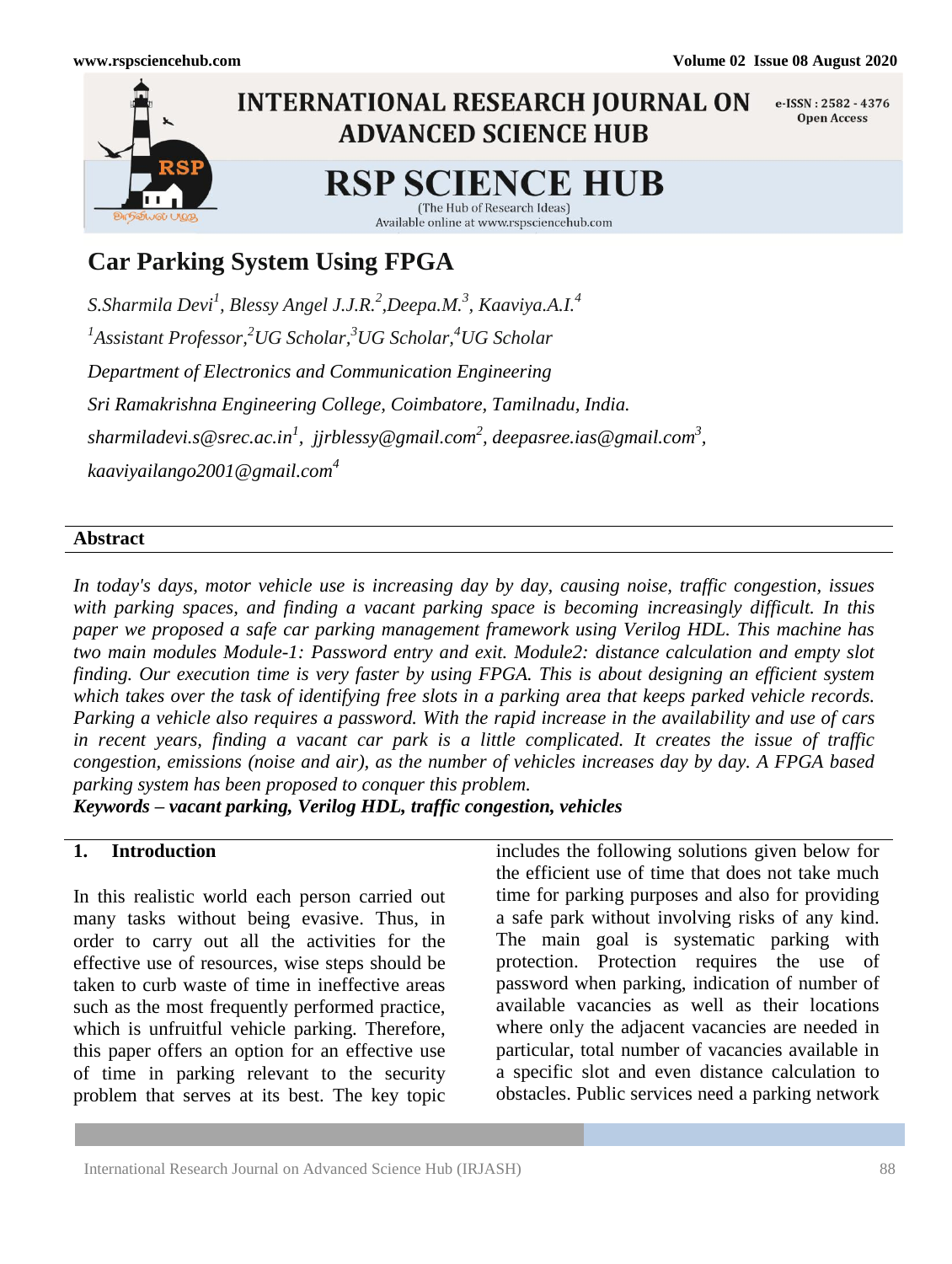which can effectively operate and be combined with other public utilities. There is no effective way to assign parking slots and parking management system fails to help and organize information for an efficient system. In order to avoid these problems, design is proposed for secured car parking management system, which will be implemented on FPGA to check vacancies and provide car protection. Recently, a reconfigurable FPGA architecture is an effective method for implementing a digital logic, as FPGA offers an arrangement between processors for general use and ASIC. The FPGA architecture is robust, programmable and can be re-functioned. It can easily change the FPGA based design by changing the software component. Our proposed system is designed for FPGA design and the modeling of gate levels.

# **2. Literature Survey**

Several literature have been done related to the proposed work. In [1-2] proves the feasibility of the approach. This strategy is cost-effective and includes many of the aspects of smart car parking management. The project's central idea is to avoid troubles we face in the daily routine of parking our cars. Day by day the problem of parking cars proliferates. To this end a literature survey was performed in order to ensure that this would not be replicated as before. This is created using MATLAB, and it uses cameras to locate the free parking slots. Using this program photos collected by a surveillance camera were processed in real time to test the parking lot occupancies. The information is processed through a central control unit and is directed to the display panels located at strategic parking area locations. Through the details shown on the panels the drivers will know the empty parking lot.

In [3-5] it was proposed to introduce a safe car parking management framework using verilog HDL. This safe control system for car parks is split into two parts. Another is parking slot recognition and LCD display screens and another is safety warning that will provide the car with protection if the unauthorized individual decides to vacate the vehicle. The system uses four LCD screens, namely Total Vacancies, Adjacent Row Vacancies, and Nearest Vacancy screens. When showing vacancies, total number of empty parking spaces. Line Vacancies indicates the number of open empty slots in a given row. Next Vacancies reveals the number of vacancies in the parking lot next to it. Nearest Vacancy shows the number of nearest vacancies from the given list. That car will be given a password or key when the car is parked in a certain vacant location. A individual can enter a key only three times after the device doesn't work and the control or security person needs permission. This device will include safe vehicle parking. An approach using an intelligent car parking network based on WSN[6] (Wireless Sensor Network), in which wireless sensors are deployed into the parking area, with each parking lot consisting of one sensor node that tracks the parking lot occupancy.

In [7] the framework was implemented using programming language C. First the C code was checked on personal computer ( PC) to see how the filter and other blocks operate. The implementation made clear the concept behind the project. The same method has been used for Xilinx MicroBlaze soft processor device after successfully testing it on a Mac. Floating point operations [8] are expensive so it has been determined not to use floating point unit.

A fixed point system was introduced due to the absence of a floating point network. The real light speed is 299792458 but was rounded down to  $3 * 10$ <sup> $\wedge$ </sup>(-8). This rounding off resulted in a minor variation in the decimal component and was intended to do so. First results are printed using Hyper-terminal, connecting Microblaze serial port to PC serial port. Later we built-in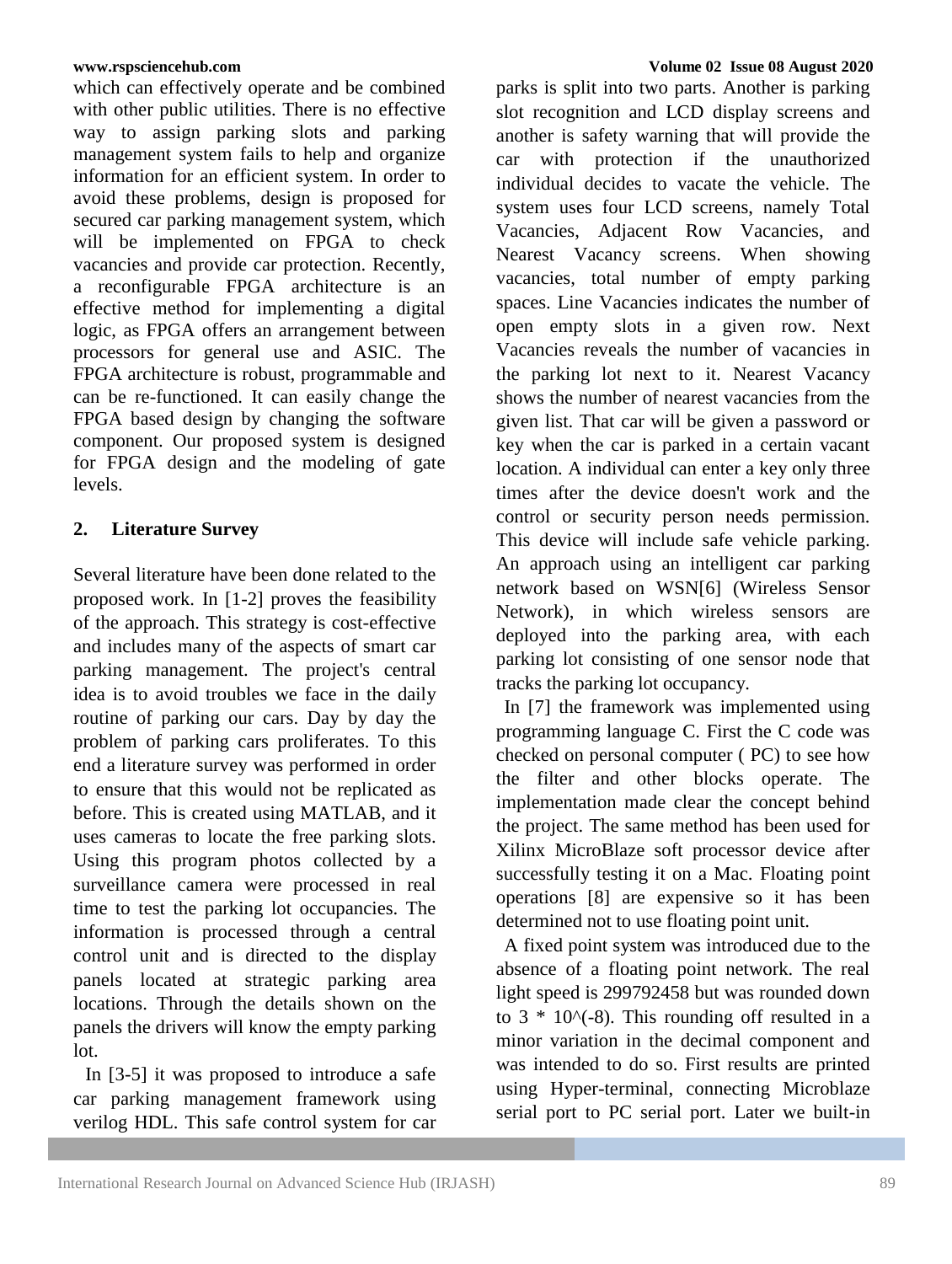LCD to display performance.

This paper deals with the implementation of FPGA and ASIC designs to measure a moving remote object's distance and speed using laser source and echo pulses reflected from that remote object. With FPGA implementation, the project proceeded in three phases: All-in-C design using Xilinx Microblaze soft core processor system, accelerated design with custom co-processor and Microblaze soft core processor system, and complete custom hardware architecture implemented using Xilinx FPGA VHDL.

The full framework was later introduced at ASIC. The design of ASIC optimized the Area and Timing modules for a process technology of 130 nm.

# **3. Methodology**

# **3.1 Existing System**

Sensors such as IR (Infrared) are used in order to identify the enter and exit of the car at the parking slot. The password required for car entry and exit is done using FPGA. The number of slots available was identified by fixing cameras. The details of number of vehicles parked are not stored. The existing system provides information about the vacant slots. It doesn't give information about the exact location of vacancy parking slot in such a big area.

#### **3.2Proposed System**

To solve and sort out the problems in parking system, here is a solution. A sensor is at the entrance of the parking system which is activated to detect a vehicle coming. When a car enters in, a password is needed. If the password entered is correct the gate will open or else it will be locked. This is also the same for the exit process. And with the help of ultrasonic sensor the distance is measured in

which the next car is available, the number of vacant slots and the number of cars parked already will be given in the form of a message.

### **3.3 Working Principle**

 The proposed smart car parking system into following three modules.

- Car entering and exiting module.
- Distance measurement to find the obstacles.

### **3.3.1 Car Entering and Exiting Module**

#### **Entering Module**

In Entering Module it is sensed by the IR Sensors when the car enters the lot. The IR Sensors give the FPGA the pulse which considers an input to be detected. The vehicle is allowed into the parking lot only if the password is entered. If the entered password is correct then the vehicle is preceded to park or else the gate will remain closed.

#### **Exiting Module**

In Exiting Module it is detected by the IR Sensors as the vehicle moves out of the lot. The IR Sensors provide the pulse to the FPGA which assumes that an input is detected and that the car is only exited from the parking lot after the password has been entered correctly. And the gate is closed when the next car tries to exit the lot.

# **3.3.2 Distance measurement to find the obstacles**

Distance and speed monitoring devices are used in many applications such as vehicles, protection etc. The system can calculate the time interval between two laser pulses, a machine-sent reference pulse and an echo pulse reflected back to the device. The machine determines the distance to the object on which the echo-pulse is reflected with the time information. The view of this project to the machine level is shown in Fig.1 An example of the reference and the echo signals.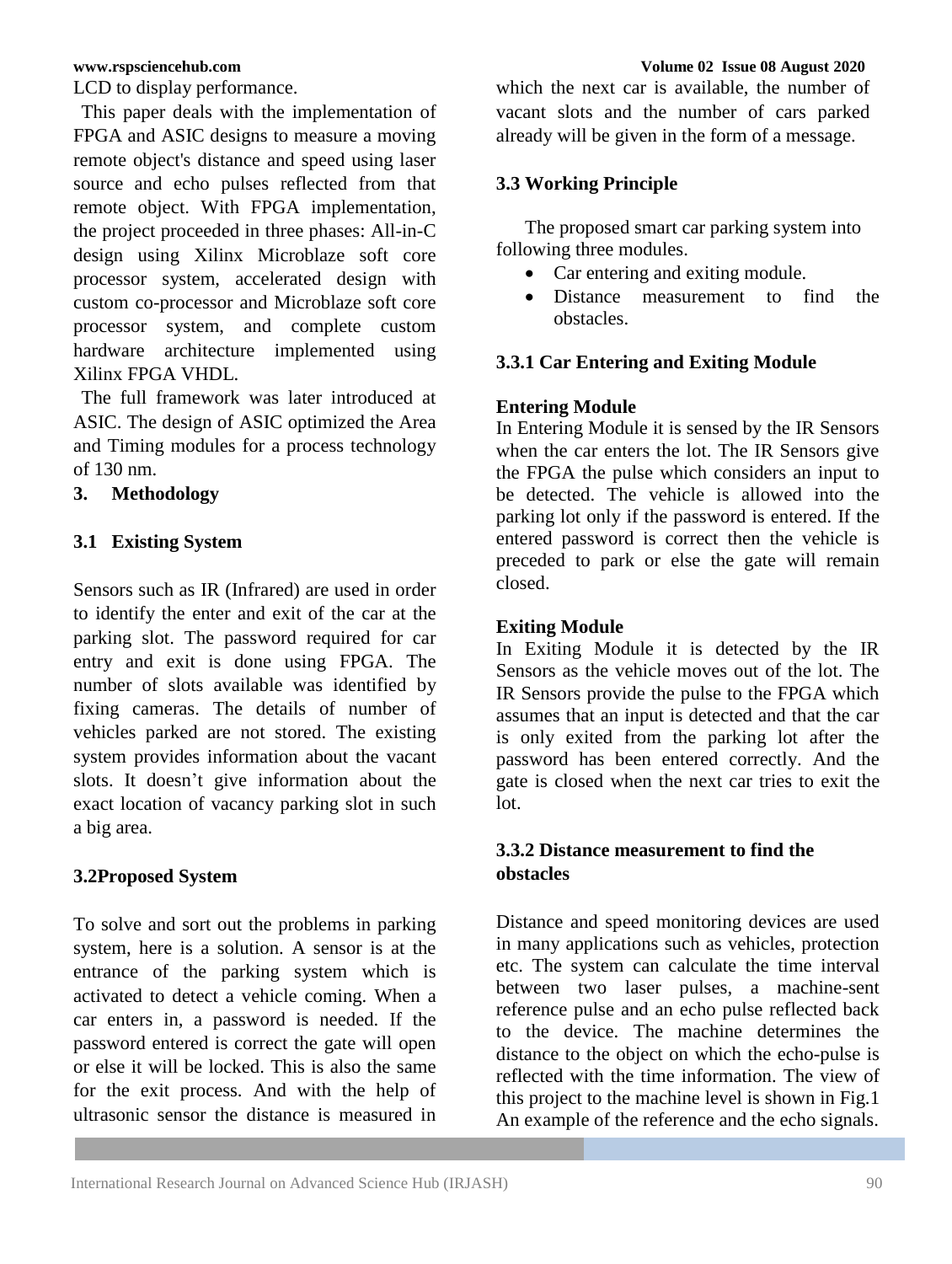

**Fig. 1 System Level View of Project**

The Plan has two stages. In the first phase, target hardware is a Xilinx FPGA. In the second phase, target hardware is an integrated circuit (ASIC) application-specific solution where VHDL and standard cells are used. The design process of the FPGA framework is further broken down into three subphases. The first step is intended to only produce a software product, where the whole system is written in C language for the Xilinx MicroBlaze soft processor system as shown in Fig.2. The second is a mixed implementation of hardware and software, where one part of the device is implemented in C and the other part is implemented in hardware. The hardware is constructed using the terminology used to characterize VHDL.

The third and final product on Xilinx XUP Virtex-II Pro Development System is to be completed in hardware and implemented. In VHDL a test vector generator emulating the "Source" and "Echo" laser signal pulses is designed and called "AD model." 256 samples should be included in each measurement. Finally, as the device should be able to calculate velocity and to simulate motion. The second block that is the optical filter, a five tap filter for correlation.



**Fig. 2 Block diagram**

To calculate the interpolation, division must be made for both the reference and echo signals. A separate block that designs fast, non-restoring division handles the division. The division is not able to handle negative numbers, so it is appropriate to test the value sign and make a twocomplement, and then the division result to make the right calculation when calculating j.This is done twice, until both jecho and jref are calculated. The first as mentioned above is predetermined. As in the last calculation the speed of light and the sampling frequency are predefined, we have pre-calculated and implemented it as a constant within the block. The result is sent via SPI.

### **4. Experimental Result**



**Fig. 3.** Simulation for distance measurement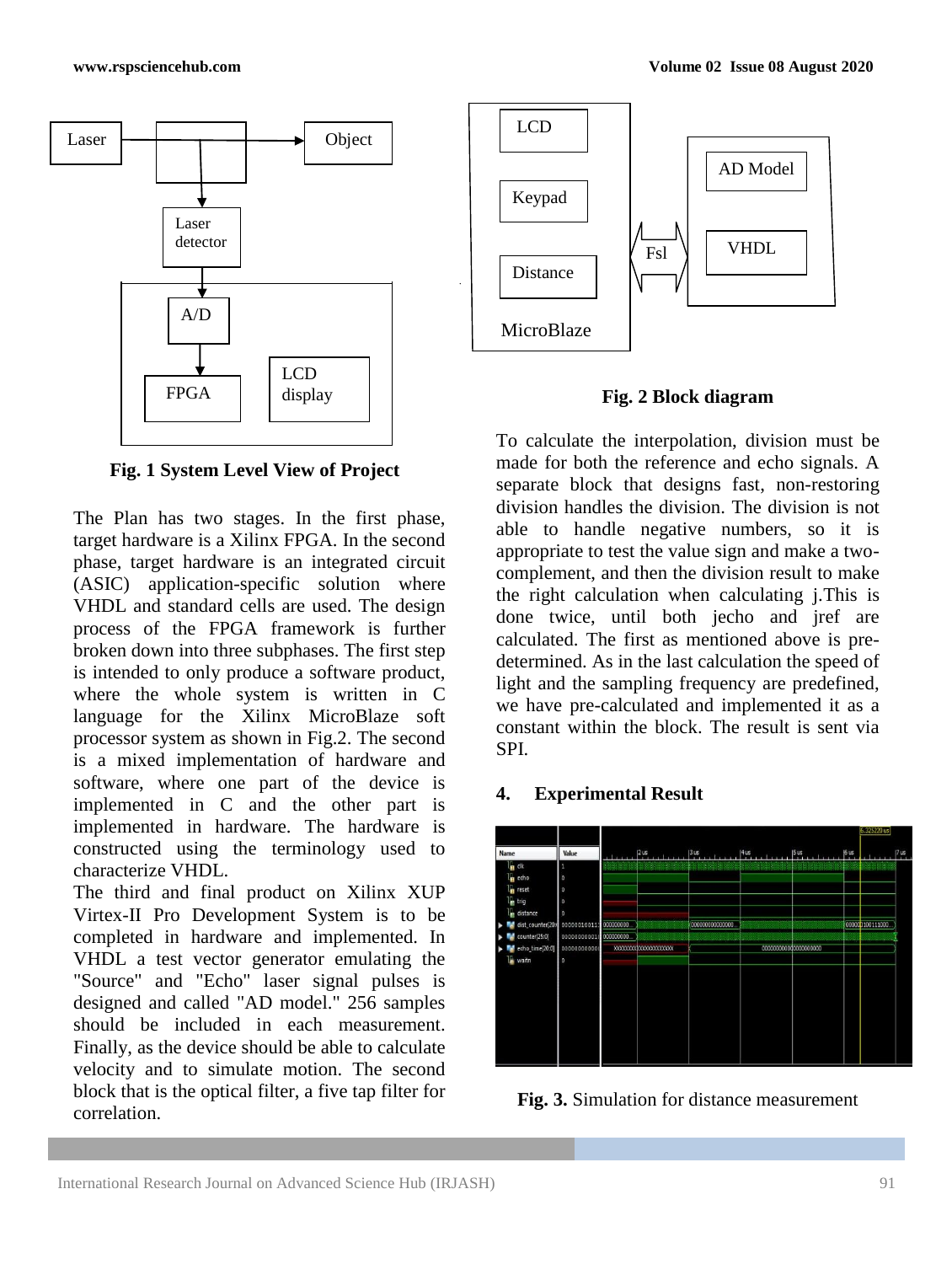In the above fig.3, the distance measurement is done by ultrasonic sensor. This helps us to find at which distance the next obstacle or a vehicle is located.



**Fig. 4**Simulation for car Entry and Exit

The above fig.4 is simulation output for car entry and exit password requirement. This program is dumped into FPGA kit if the password entered is correct the green LED glows. If the password entered are incorrect red LED glows.

# **Conclusion and Future Scope**

# **Conclusion**

The goal of this project was to develop a most effective smart car parking system. This was the key impetus in deciding to incorporate the FPGA method. With the support of Xilinx ISE Design Suite, smart car parking system is implemented using Verilog HDL. The design is tested on FPGA kit Spartan6. The FPGA increases productivity, reduces costs and speeds up market time.The system built can be used for many applications, and can easily increase the number of slot choices and increase parking protection. Through using the above implemented program parking becomes simple. The car is correctly identified and parking safety will be stressed. Even the drivers can easily pick the slot.

### **Future Scope**

The arrival of autonomous vehicles (AVs) threatens to exploit the future of the smart parking program. Urban cities around the world have already started experimenting with self-parking cars, advanced AV parking lots. But it is easy to use this device that is not only unique to a private car park like malls, business parking etc., But multiple sites, such as public parking, can also be built and the functionality can be added by giving parking information. By purging the need for human labor, this will make parking space management more efficient.

# **References**

# **Journals**

- [1] Rehanullah Khana, Yasir Ali Shahb, Zeeshan Khanc, Kashif Ahmedad, Muhammad Asif Manzoorc, Amjad Alia, (2013). Intelligent Car Parking Management System On FPGA. International Journal of Computer Science Issues, 10(3), 1694-0814.
- [2] Ramneet Kaur and Balwinder Singh, (2013). Design And Implementation Of Car Parking System On FPGA. International Journal of VLSI design & Communication Systems, 4(3), 69-77.
- [3] Gongjun Yan, Weiming Yang, Rawat, D.B.,Olariu, S., (2011). SmartParking: A Secure and Intelligent Parking System. Intelligent Transportation Systems Magazine, IEEE, 3(1), 18-30.

# **Conferences**

- [4] Tosung\_hua\_Hsu et. al, (2008). Development of an Automatic parking system for vehicle. IEEE vehicle power & propulsion conference, 3-5.
- [5] Hua-Chun Tan, Jie Zhang, Xin-Chen Ye, Hui-Ze Li, Pei Zhu, Qing-Hua Zhao, (2009). Intelligent car-searching system